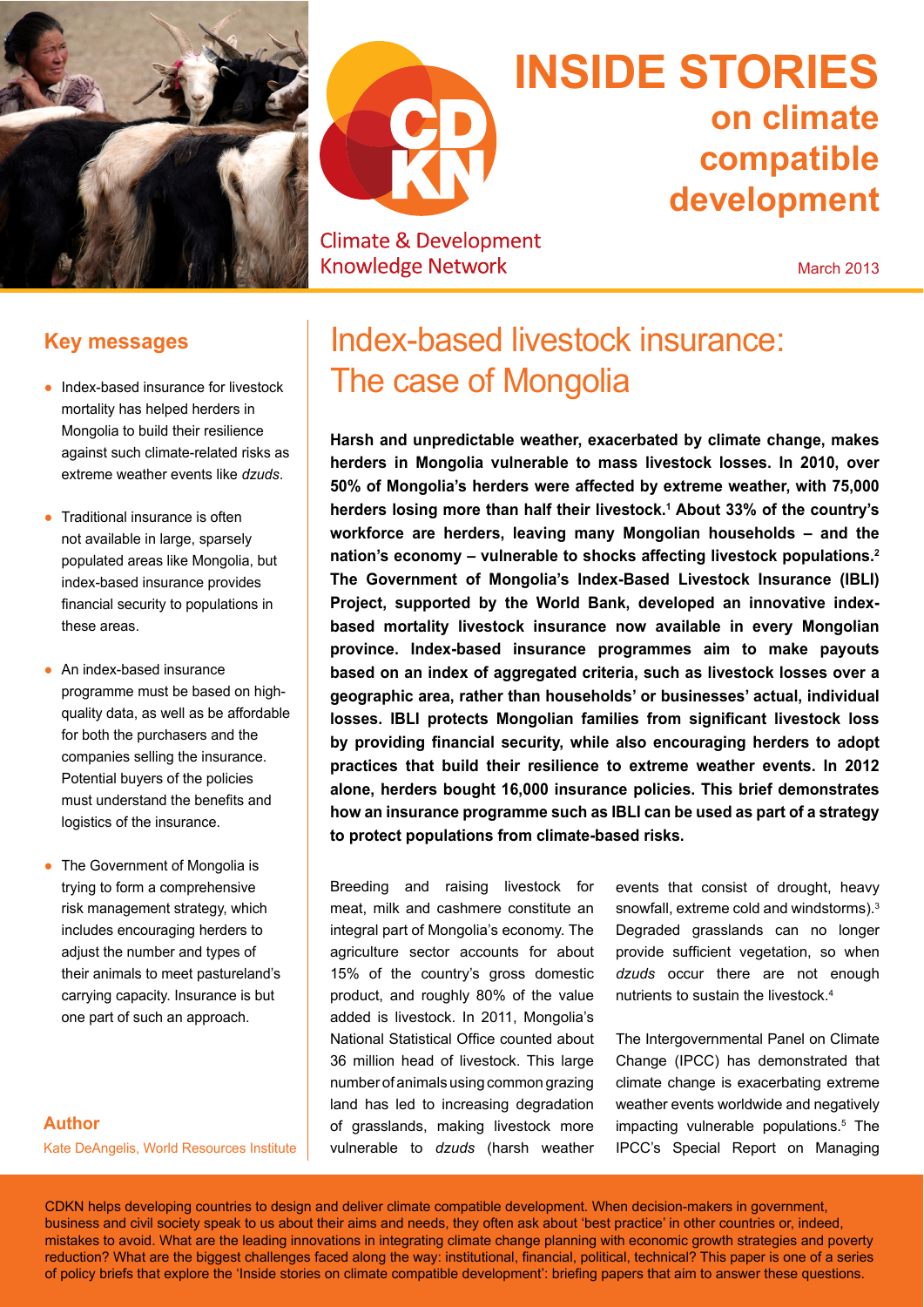the Risks of Extreme Events and Disasters to Advance Climate Change Adaptation (SREX) has found that "a changing climate leads to changes in the frequency, intensity, spatial extent, duration and timing of extreme weather and climate events, and can result in unprecedented extreme weather and climate events".<sup>6</sup> The SREX case study on *dzuds* found that this impact applies to Mongolia. These more severe weather events – droughts, changes in rainfall patterns and floods  $-$  have a particularly significant impact on agriculture.7 An increase in temperature of almost two degrees Celsius in the past 50 years and increasingly unpredictable precipitation patterns has negatively impacted the pastures that Mongolian herders use for their livestock by increasing the intensity of droughts and *dzuds*. 8,9 In addition, Mongolian herders themselves have noted how the sudden cold spells and changing rainfall

patterns have caused greater livestock deaths.10 In order to help herders cushion the effects of climate change and desertification, the Government of Mongolia is encouraging the transfer of information and technology to herders.<sup>11</sup> The Government is also promoting research on sustainable herding methods to protect pasturelands, education of relevant stakeholders on adaptation methods and sustainable practices, and coordination of research and monitoring.

# **establishing index-based livestock insurance in Mongolia**

The *dzuds* that occurred between 2000 and 2002 prompted the Government of Mongolia and World Bank to explore solutions, which led to the establishment of IBLI in Mongolia.<sup>12</sup> During this

period, over 11 million animals died, representing a loss of over US\$200 million. It also led to an increase in the poverty rate from approximately 30% in 2000 to over 40% in 2004.13 This climate-related risk called for a strategy that allows the risk to be shared among communities, insurance companies and the Government.<sup>14</sup> The Government, with help from the World Bank, responded by creating an innovative insurance programme – the first to pay out based on livestock mortality rates – that has reduced risk for thousands of Mongolian herders. Drawing on historic data on livestock losses, Mongolia developed a livestock insurance scheme that combines selfinsurance, market-based insurance and a social safety net.

The table below explains when and how herders receive payments for losses of livestock.

| <b>Livestock loss</b>                                 | <b>Type of response</b>                                                                             | <b>Function</b>                                                                                                                                                                                                                                                                                                                                                                                                                                                                                                                                                                                |
|-------------------------------------------------------|-----------------------------------------------------------------------------------------------------|------------------------------------------------------------------------------------------------------------------------------------------------------------------------------------------------------------------------------------------------------------------------------------------------------------------------------------------------------------------------------------------------------------------------------------------------------------------------------------------------------------------------------------------------------------------------------------------------|
| Below the trigger point<br>(approximately $\leq 6$ %) | None                                                                                                | Herders absorb these livestock losses below the trigger point because they<br>will not affect the viability of their livelihood or reduce their adaptive capacity<br>in the face of climate change. <sup>15</sup>                                                                                                                                                                                                                                                                                                                                                                              |
| <b>Trigger point</b><br>(approximately 6-30%)         | Livestock Risk Insurance (LRI)<br>(replaced the Base Insurance)<br>Product (BIP))                   | Herders purchase LRI for a premium from private insurance companies,<br>which make payments when the livestock mortality rates meet the trigger<br>point, which is the range of loss that affects the viability of herders' livelihoods<br>while also being financially feasible for insurance companies. This insurance<br>product is meant to cover severe losses that occur about every 1-5 years.<br>The price that the herder pays for the insurance is based on the risk<br>associated with the species and the location – the higher the risk, the higher<br>the cost of the insurance. |
| Exhaustion point met<br>(approximately > 30%)         | Disaster Response Product<br>(DRP) (replaced by the GCC<br>during the 2009/2010 insurance<br>cycle) | The Government provided coverage to herders who purchased the BIP or<br>who just purchased the DRP and covered 100% of livestock losses greater<br>than the exhaustion point. The International Debt Association financed a<br>Contingent Debt Facility (CDF) that made payments under the DRP. The DRP<br>was too complex and fiscally unsustainable.                                                                                                                                                                                                                                         |
|                                                       | <b>Government Catastrophic</b><br>Coverage (GCC)                                                    | GCC provides government-financed insurance that prevents insurance<br>companies from having to absorb extremely large losses and thus keeps the<br>cost of the insurance down. The Government's financial risk is much smaller<br>because it covers only herders who have purchased an LRI policy and only<br>the insured livestock, rather than 100% of losses.                                                                                                                                                                                                                               |

#### **table 1. Disbursement of payment for livestock losses**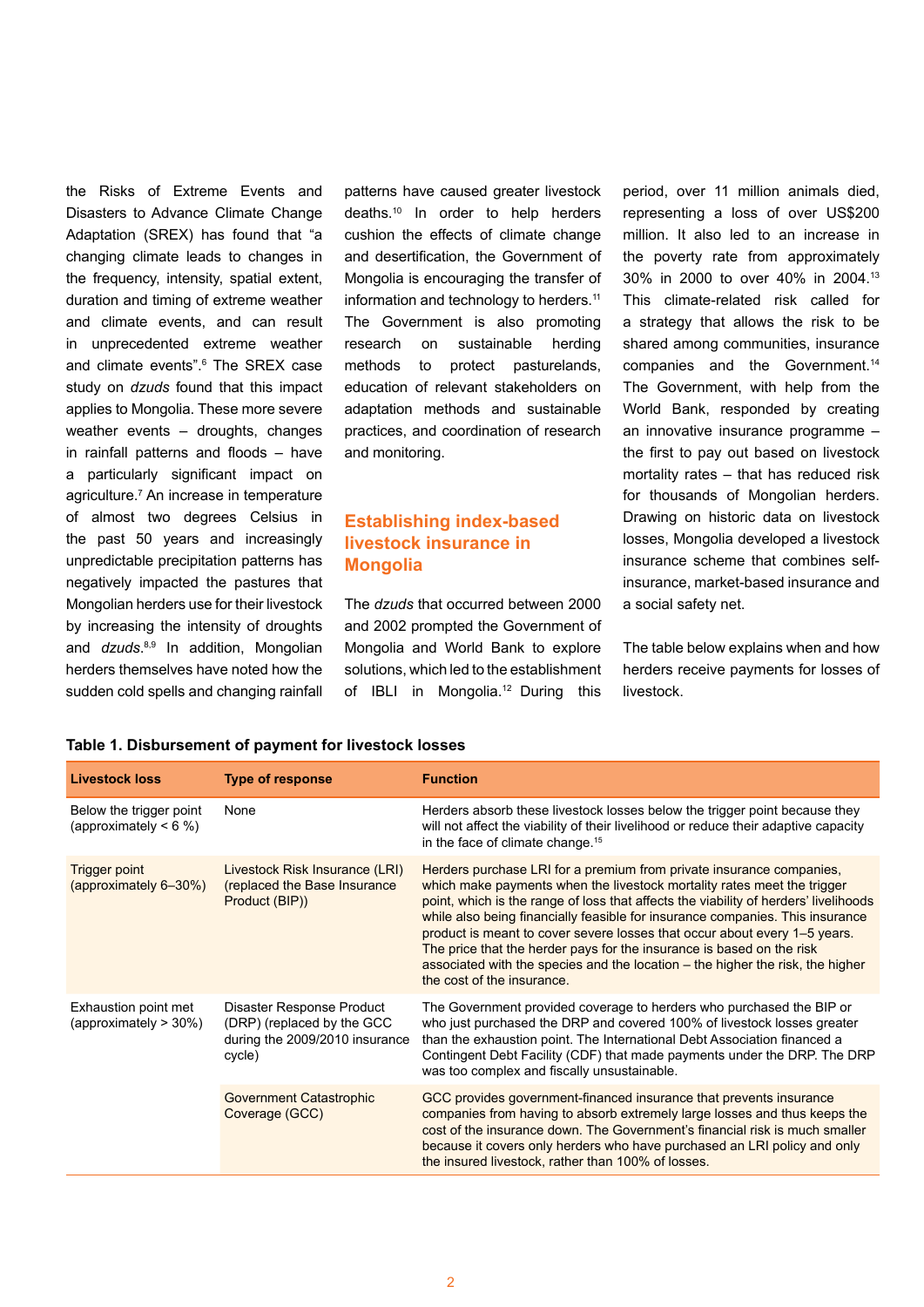Project implementation costs are just under US\$10 million (not including the CDF) for the entire duration of the project. This funding has been spent on promoting public awareness, building institutional capacity, monitoring and evaluation of implementation, project management and scaling up of the insurance. This investment has protected thousands of herders from devastating losses: 100% of qualified herders have received payments from the private insurers after suffering devastating losses from *dzuds* in 2009 to 2010. Currently, five insurance companies are participating in IBLI in Mongolia and almost 10% of herders have purchased policies. After devastating losses in the *dzuds* from 2008, about US\$340,000 (MNT389 million) was paid to 1,783 herders – only a small amount of which came from the Government coverage.16 These payments helped protect herders from catastrophic losses resulting from the impacts of extreme weather events and prevented thousands of herders from falling into abject poverty. The project has been extended until March 2014, with the last insurance cycle to be completed by August 2013.17

## **Benefits of index-based livestock insurance**

Weather-related risks deeply affect lowincome populations through famine, displacement and devastating financial and/or property losses.18 As a result, these risks are a disincentive to poor families to invest in their livelihood activities, making it harder to change their economic status. Insurance is an important mechanism that allows poor households to invest in strategies with higher economic growth potential that

# **M***ongolia's insurance programme was the first to pay out* **based on livestock mortality** *rates.*

will help shield them from the impacts of climate change. However, insurance is often not available to low-income populations because insurers do not know or cannot quantify their agricultural risks. This is especially true in locations where climate change is expected to have substantial but uncertain longterm impacts. In Mongolia, it is difficult to create a market that is substantial enough to adequately pool risk within a small, sparsely populated group. Even where insurance is available, usually only wealthier population segments can afford it, allowing income disparity to grow.

Index-based insurance can resolve many of the inequities and challenges that are presented by traditional insurance. While traditional insurance pays out based on insurance agents' individual assessments of loss, indexbased insurance reduces transaction costs and avoids the problem of moral hazard by providing a system of payment that is automatically triggered when a mortality threshold is met.<sup>19</sup> Index-based insurance can also provide a tool to help herders soften the impact of weather events that are made more severe by climate change.<sup>20</sup> Additionally, index-based insurance provides an alternative to a reactive approach to disasters that relies mainly on domestic money diverted from other projects and international donations.21 This reliance often stems from a lack of understanding

about risk and economic incentives and an underdeveloped insurance market. This type of diverted domestic funding can be delayed before disbursement, or can be insufficient and ineffective due to its *ad hoc* distribution. Even though disbursement of IBLI payouts can also be delayed, IBLI often allows for funds to be readily available as part of the insurance pool and distributed faster than emergency aid.<sup>22</sup>

To be most effective, index-based insurance should be part of a comprehensive risk management strategy that aims to reduce the risk in the livestock sector by establishing sustainable practices to better manage the pastures where livestock graze. For instance, sustainable grazing practices prevent desertification and land degradation, making livestock less vulnerable to harsh weather events. Index-based insurance provides an important method for incentivising herders to adopt sustainable grazing practices that reduce their risk. Two options for accomplishing this are price signals (e.g., charging lower premiums for diversifying the types of livestock owned) and risk management stipulations (i.e., requiring herders to take certain actions to lower their risk as a condition of the insurance). The Government of Mongolia is trying to build climate resilience at the community level by promoting adaptation and reducing risk.23 This approach includes:

- encouraging the adoption of rain and flood water harvesting techniques
- using traditional knowledge to adjust the animal types and numbers to the carrying capacity of pastureland so that the pastures can sustain them
- introducing animal breeds that are more resilient to climate change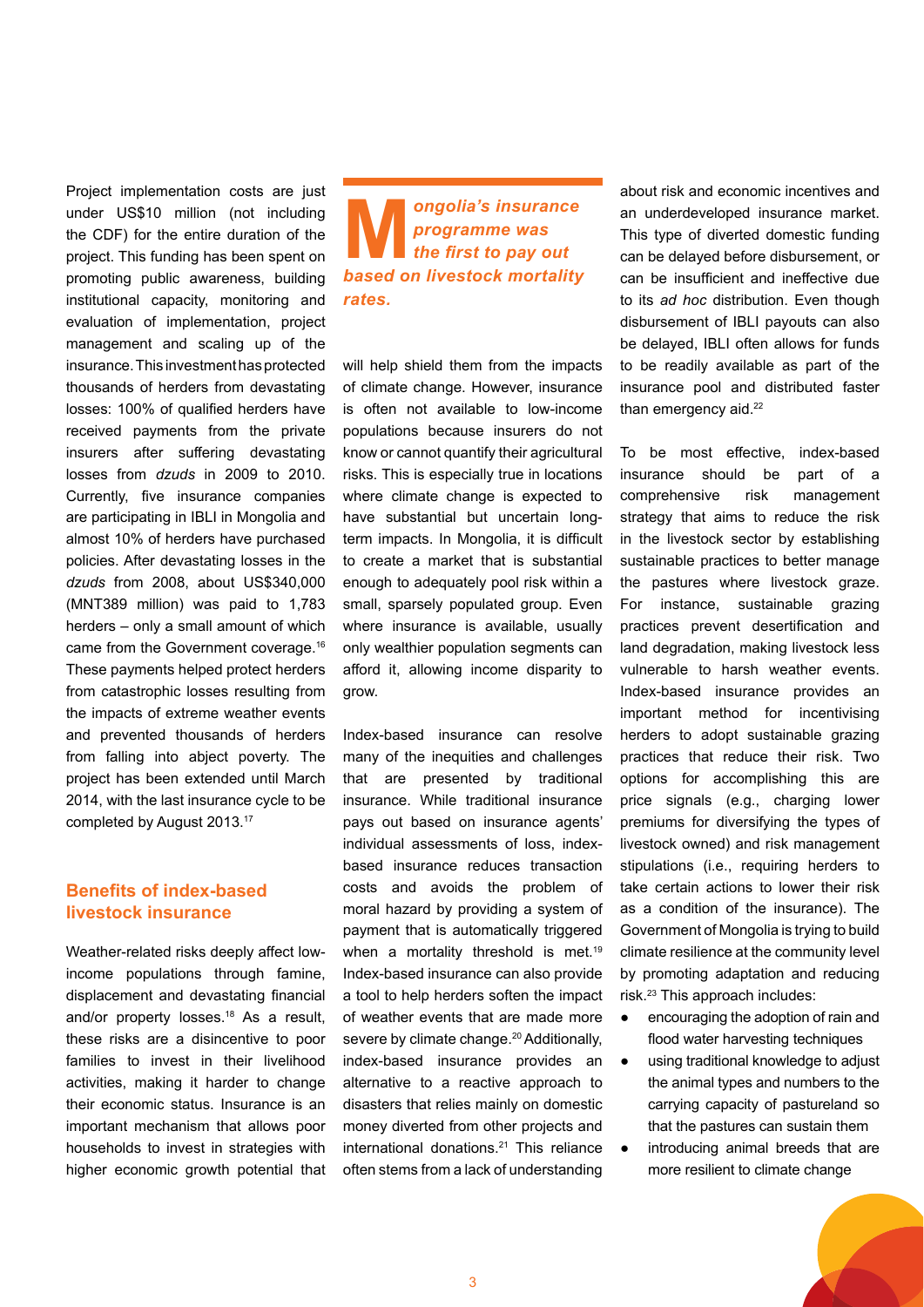- improving veterinary services to prevent animal diseases in herds throughout the country
- forming herders' groups and pasture management teams to sustainably manage pasturelands.

#### **Key lessons**

The IBLI Project in Mongolia demonstrates that index-based mortality livestock insurance has the potential to generate economic benefits and increase resilience to climate change. However, this approach is not without challenges, such as ensuring affordability. Lessons learned that can inform the future of IBLI in Mongolia and its application in other countries include:

#### **High-quality data on livestock mortality are critical**

The Mongolian Government has conducted a livestock census, a procedure protected by several laws, every December since the 1920s.<sup>24</sup> Without a proper understanding of mortality rates, payments by the insurance companies will either be too little, which will not alleviate the catastrophic impacts of *dzuds*, or too much, which will make the programme unsustainable for insurance companies.25 Additionally, the pilot project worked to understand the data process, which resulted in obtaining valuable information about the herds. For instance, knowing that local government leaders are familiar with the herders and their livestock helped the creators of the programme with counting and reporting issues. The US Department of Agriculture's National Agricultural Statistics Service has provided advisory services to the project. This help has

allowed Mongolia's National Statistical Office to effectively implement a midyear survey.

## **education and training are both key to stimulating demand for livestock insurance**

Complex index-based insurance products can be difficult to understand, especially for populations with low literacy rates and little or no previous insurance experience.<sup>26</sup> While this has not been a problem in Mongolia because of its high literacy rates, other countries attempting to implement similar insurance programmes, such as Kenya, will need to be aware of this issue. The Mongolia IBLI project included a comprehensive advertising and education campaign to help inform herders about this type of insurance.<sup>27</sup> These outreach activities included television and print advertisements and such promotional materials as pamphlets and face-to-face education that reached a large number of herders. Further information will become more readily available as internet and cell phone access expands, giving herders greater access to information that will allow them to better manage risk.<sup>28</sup> Insurance agents and staff must be able to properly communicate the terms and conditions of the insurance policy as well as describe how the index-based payments are calculated after the occurrence of mass livestock deaths.29 Proper outreach is critical to building herders' understanding of and confidence in the system.

#### **Insurance needs to be affordable for individual herders**

Index-based insurance is more affordable than traditional insurance because it eliminates high transaction costs through

automatic disbursements of payments. Several factors in Mongolia present issues that could cause insurance to become prohibitively expensive. First, the uncertainty associated with climate change could make insurance too expensive as insurance companies raise prices to cover unknown risks.<sup>30</sup> Second, affordable insurance is key to ensuring that herders cover a sufficient percentage of their livestock, so that in the case of severe losses they will be properly protected. Currently, most herders have only about 30% of their livestock insured.31 Finally, insurance might become unaffordable as herder household incomes are lowered by decreasing value of or reduced demand for their product.32 For instance, the reduction in the price of cashmere, which is an important textile product for many herders, had detrimental effects on the incomes of herders in Mongolia. The price per unit of raw cashmere fell almost 50% between 2008 and 2009, but was quickly offset after the Government of Mongolia removed an export tax and opened border posts for trading cashmere.33 While this did not seem to have affected the herders' willingness to buy the insurance – partially because animals' values have increased by 30% since  $2010$  – more significant financial losses could make it impossible for herders to afford the insurance.<sup>34</sup>

## **Implementation must be costeffective and well governed**

In order for an IBLI programme to be successful, implementation must be affordable for insurance companies. The premiums are currently affordable for many herders, as evidenced by the fact that they have been able to insure over 3.2 million animals between 2006 and 2010 from approximately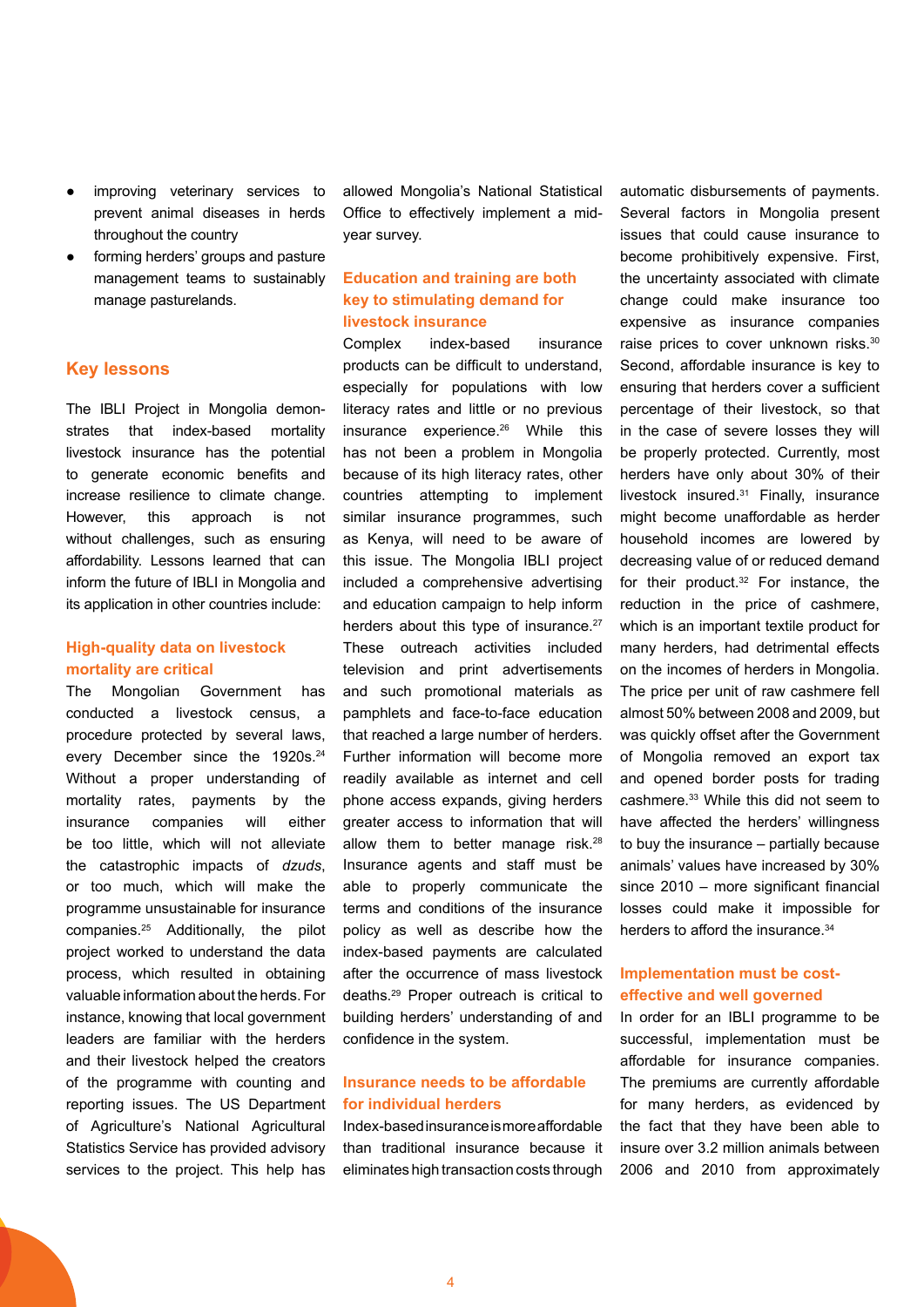175,000 households.35 In order to keep the premiums affordable, these insurance systems must have a cost-effective administrative infrastructure.36 Premiums could be brought down even further if insurance agents do not have to sell the insurance products throughout large geographic areas.37 The actual process of selling and purchasing the insurance could implement changes that would allow agents to save time and money by not needing to go to the individual herders. Offering the insurance at bank branches or via mobile phones might improve the process. The programme has attempted to improve efficiency by allowing insurance companies to offer discounts to herders who automatically renew, but so far herders have not chosen to do so. Additionally, scaling up the project so that more people buy insurance policies will also make them more affordable because the risk pool will be larger, bringing the costs down.<sup>38</sup> Fraud can also increase the costs of implementation, but many checks and balances (e.g., maintaining multiple records of these sales and payments) have minimised this problem.

## **Implications for the success of an index-based programme**

Domestic insurance programmes can help developing countries build resilience to climate change by allowing herders and government officials to better evaluate and manage economic risks associated with extreme weather events.39 Insurance is an integral part of reducing and managing climatic risks and is gradually being used more and

more in developing countries.40 Key implications of the index-based livestock insurance programme in Mongolia include:

- Index-based livestock insurance is an effective method of distributing the risks associated with *dzuds* and other extreme weather incidents.41 These extreme events have important implications for major economic sectors in Mongolia, but IBLI has allowed herders to better manage their risk and adapt to the impacts of climate change.
- In order to be most effective, index-based insurance should be one part of a comprehensive risk management framework that aims to encourage sustainable livestock practices that decrease herders' vulnerability.42 Other elements of such a framework would include improving veterinary services to prevent animal diseases and improving access to water in drought-prone areas.
- Index-based insurance is playing an important role in helping Mongolia and other developing nations adapt to climate change and adopt more sustainable forms of agriculture by signalling the economic risks and incentivising best practices.43 For instance, studies have shown the applicability to other countries with substantial pastoralist communities, such as Kenya.<sup>44</sup>
- Strong public–private partnerships are necessary to offer affordable insurance products that herders want, limit the Government's economic risks and protect the domestic insurance market from catastrophic losses.45

#### **References**

- Murray, V., McBean, G., Bhatt, M., Borsch, S., Cheong, T.S., Erian, W.F., Llosa, S., Nadim, F., Nunez, M., Oyun, R. and Suarez, A.G. (2012) 'Case studies', in *Managing the Risks of Extreme Events and Disasters to Advance Climate Change Adaptation*. A Special Report of Working Groups I and II of the Intergovernmental Panel on Climate Change (IPCC). New York: Cambridge University Press. 487–542 http://ipcc-wg2.gov/SREX/ images/uploads/SREX-Chap9\_FINAL.pdf
- 2 Skees, J. and Mearns, R. (2009) 'Livestock Insurance in Mongolia', in Hellmuth, M.E., Osgood, D.E., Hess, U., Moorhead, A. and Bhojwani, H. (eds) (2009) *Index Insurance and Climate Risk: Prospects for Development and Disaster Management*. Climate and Society No. 2. New York: Columbia University.
- 3 Goodland, A., Sheehy, D. and Shine, T. (2010) *Mongolia: Livestock Sector Study*. Synthesis report 43 S. Washington, DC: World Bank. http://siteresources.worldbank. org/INTMONGOLIA/Resources/report\_ ENG.pdf
- 4 Batima, P. (2006) Climate Change Vulnerability and Adaptation in the Livestock Sector of Mongolia. Washington, DC: The International START Secretariat.
- 5 Murray et al. (2012) Op. cit.
- 6 Ibid.
- 7 Mahul, O. and Stutley, C. (2010) *Government Support to Agricultural Insurance: Challenges and Options for Developing Countries*. Washington, DC: World Bank.
- 8 Grossman, D. (2011) *Conversation: Perceptions of Climate Change in Mongolia*. PBS News Hour, July 25, 2011. http:// pulitzercenter.org/video/mongolia-globalwarming-nomadic-herders-livestock-gobidesert
- 9 Batima, P. (2006) *Climate Change Vulnerability and Adaptation in the Livestock Sector of Mongolia*. Washington, DC: The International START Secretariat.
- 10 Grossman (2011) Op. cit.
- 11 Murray et al. (2012) Op. cit.
- 12 Skees and Mearns (2009) Op. cit.
- 13 Luxbacher, K. and Goodland, A. (no date) *Building Resilience to Extreme Weather: Index-Based Livestock Insurance in Mongolia: World Resources Report Case Study*. Washington, DC: World Resources Institute. http://www.worldresourcesreport.org/files/ wrr/WRR%20Case%20Study\_Index%20 Based%20Livestock%20Insurance%20in%20 Mongolia\_4.pdf
- 14 Mahul, O. and Skees, J. (2007) *Managing Agricultural Risk at the Country Level: The Case of Index-Based Livestock Insurance in Mongolia*. World Bank Policy Research Working Papers. Washington, DC: World Bank.